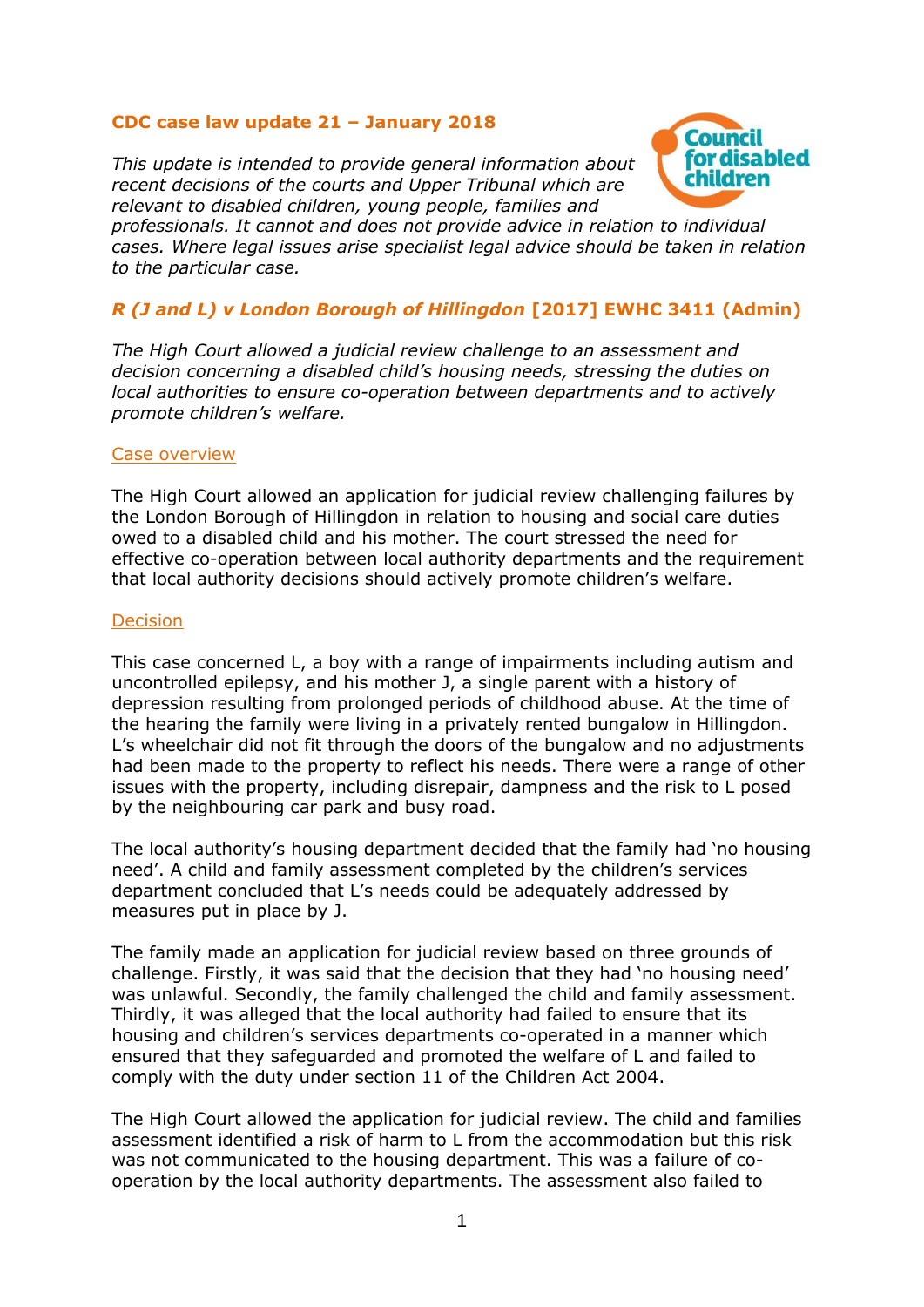comply with the Working Together statutory guidance because (1) the outcome that was identified for the risks to L was too generalised to be of any practical value and did not adequately focus on what was needed, who would provide it and by when, and (2) the process was not integrated and no-one in the authority took responsibility for carrying out the overall review.

The decision that the family had no housing need had very serious defects, including its reliance on a medical assessment which went beyond the doctor's expertise. There was no reference in the decision to the child and families assessment. The letter was wholly superficial and simply failed to engage adequately or at all with the risks to L arising from his housing that had been identified in the assessment.

Following that decision, the local authority had no plan in place to address or meet L's identified needs. It appeared to have no internal mechanism even to recognise that these needs were unmet, given that the case was closed to children's services. The decision letter failed completely to demonstrate compliance with the duty under section 11 of the 2004 Act actively to promote L's welfare.

#### What this means for children, young people and families

This judgment emphasises that children and their families have a right to have their needs looked at in a 'holistic' (joined up) way by local authorities. Although the relevant departments in this case were housing and children's services (social care), the same principle applies to co-operation between other departments, for example social care and education. This principle also extends to adults under the Children and Families Act 2014 (to age 25) and Care Act 2014 (generally).

The judgment also makes clear that the duty under section 11 of the Children Act 2004 requires local authorities actively to promote the welfare of children. The same duty arises in the education context under section 175 of the Education Act 2002. As such children and families can expect local authorities to take decisions in all contexts which actively promote their welfare, both individually and as a group – or at least that the need to actively promote children's welfare is given very careful consideration by the authority. Children and families may well be able to challenge decisions which run contrary to children's welfare via an application for judicial review, for which legal aid may well be available.

### Implications for local authorities and other public bodies

This judgment stresses the importance of effective co-operation by local authorities, both with relevant partners such as NHS bodies and also internal cooperation between departments. The High Court emphasises throughout the judgment the need for ongoing co-operation, including keeping cases under review to see if the position has changed and if interventions are working appropriately. Local authorities will also need to be able to evidence compliance with the duty to actively promote children's welfare if any of their decisions are challenged on this basis – or at least demonstrate that the need to actively promote children's welfare was given careful consideration throughout the